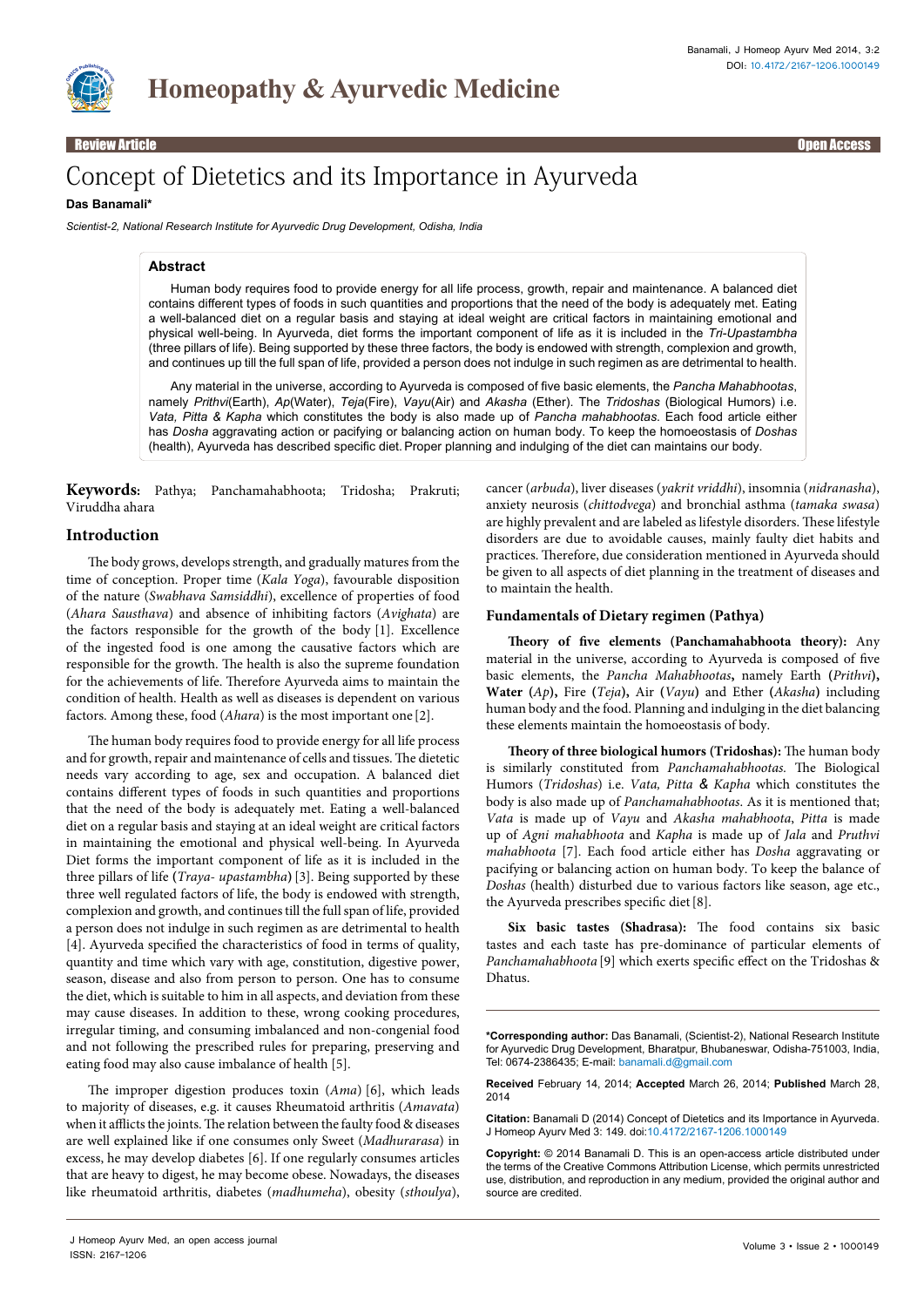- Madhura (Sweet) Prithvi & Aap
- Amla (Sour) Prithvi & Agni
- Lavana (Salt) Aap & Agni
- Katu (Pungent) Agni & Vayu
- Thikta (Bitter) Vayu & Akash
- Kashaya (Astringent) Prithvi & Vayu

It is mentioned that, drugs having sweet, sour and salty taste alleviate *Vata***,** those having astringent, sweet and bitter tastes alleviate *Pitta* and those having astringent, pungent and bitter tastes alleviate *Kapha dosha* [10].

**Psychosomatic constitution (Prakriti):** Ayurveda provides unique classification of human being based on psychosomatic constitution i.e. Prakriti of individuals according to the variation of *tridosha*s. They are of 7 type viz., *vata* predominant *prakriti, pitta* predominant *prakriti, kapha* predominant *prakriti, vata-pitta prakriti, vata-kapha prakriti, pitta-kapha prakriti* and *Sama prakriti*. The *prakriti* approach is adopted for assessment of proneness of the disease, diagnosis and treatment to incorporate appropriate diet plan and regimen [11]. *Ayurveda* has well thought of the importance of kitchen and utensils in dietetics. The kitchen should be spacious, clean, airy but free from dust and dirt. The prepared food should be well protected from insects, animals and dirt, dust and properly covered.

Ayurveda explain in detail 8 attributes related to the food [12]

- 1. *Prakrti* **–**Qualitative characteristics of the food
- 2. *Karana* Processing of food
- 3. *Samyoga*Mixing
- 4. *Rashi* The quantity
- 5. *Desha* Habitat of the person
- 6. *Kala*Time & seasonal variation
- 7. *Upayoga Samstha*Variable digestibility of various food articles
- *8. Upayokta* The person who takes the food

#### **Diet and mind**

Diet plays an important role in keeping our mind healthy. Considering the effect of food on mind following 3 classifications have been made:

- 1. *Satvik* diet Ideal diet containing vegetarian, non-oily, nonspicy articles which are congenial to the body
- 2. *Rajasik* diet Too spicy, hot, sour, salty that excites the mind
- 3. *Tamasik* diet Too oily, heavy food that leads to lethargic mind

**Four forms of food:** Basically Ayurveda describes four forms of food preparations [13]

- 1. *Ashitam* Eatables
- **2.** *Khaditam* Masticable Food
- **3.** *Peetam*Drinks, Beverages
- **4.** *Leedham*Licking Form

## **Principles of diet:**

- 1. One should take food in proper quantity which is hot, unctuous and not contradictory in potency and that too, after the digestion of the previous meal. Food should be taken in proper place equipped with all the accessories, without talking and laughing, with concentration of mind and paying due regard to oneself [14]. The quantity of food to be taken again depends upon the power of digestion including metabolism. The amount of food which without disturbing the equilibrium gets digested as well as metabolised in proper time is to be regarded as the proper quantity [15].
- 2. If the food article is heavy, only three fourth or half of the stomach capacity is to be filled up [16].
- 3. Shushruta advocates intake of food which is easily digestible, energetic, soft, and warm to be taken in proper quantity only when one is hungry [17].

**Incompatible Diet Viruddha Ahara:** The food with incompatible or contradictory qualities has poisonous effect on the body that aggravates *Tridoshas* intern leading to various disorders viz: *Gulma* (Lump), Fever, Allergic Dermatitis, Eczema, Abscess and other Skin diseases. It also destroys strength, vigour, memory, immunity etc [18].

Few contradictory combinations are

- 1. Fish or its soup along with milk [19]. A.S.Su.9/4
- 2. Milk or milk products with alcoholic beverages [20]. A.S.Su.9/6
- 3. Radish consumed with milk [21].A.S.Su.9/7
- 4. Lotus stem with honey etc. [22].A.S.Su.9/8
- 5. Equal quantity of honey with ghee [23]. A.S.Su.9/27

### **Seasonal- dietetics**

The Ayurveda prescribes specific diet for different seasons.

**Spring season –** Bitter, hot and astringent diet is advised while salty, sour and sweet food should be avoided. Wheat, barley, honey syrup, fruits like mango, jack fruit-etc. and meat of forest animals is advised [24].

**Summer season –** Due to hot climate aggravation of *pitta* occurs. Hence *pitta* pacifying cold, liquid, sweet and oily diet is advised. Excessive hot, spicy, sour salty diet should be avoided. Intake of rice, milk, ghee, sugar, grapes, coconut water, meat of forest animals are advised [25].

**Rainy season –** In this season aggravation of *vata* occurs due to cold climate, hence *vatashamaka* sweet, sour and salty food and drinks are preferred. The food should be hot, dry, fatty and easily digestible. Preserved rice, wheat, barley and mutton soups are advised [26].

**Winter season –** Increase of *Vata dosha* occurs due to cold, dry, chilly atmosphere in this season hence *vataghna, pittavardhaka* diet is recommended. Hot, sweet, sour and salty food, milk, sugarcane, rice, oils and fats are advised [27].

**Autumn season –** In this season aggravation of *Pitta dosha* occurs. Therefore, it is ideal to take ghee processed with bitter drugs; purgation, bloodletting, coolant, and light diet are advised. Bitter, sweet, pungent dominant diets are advised [28].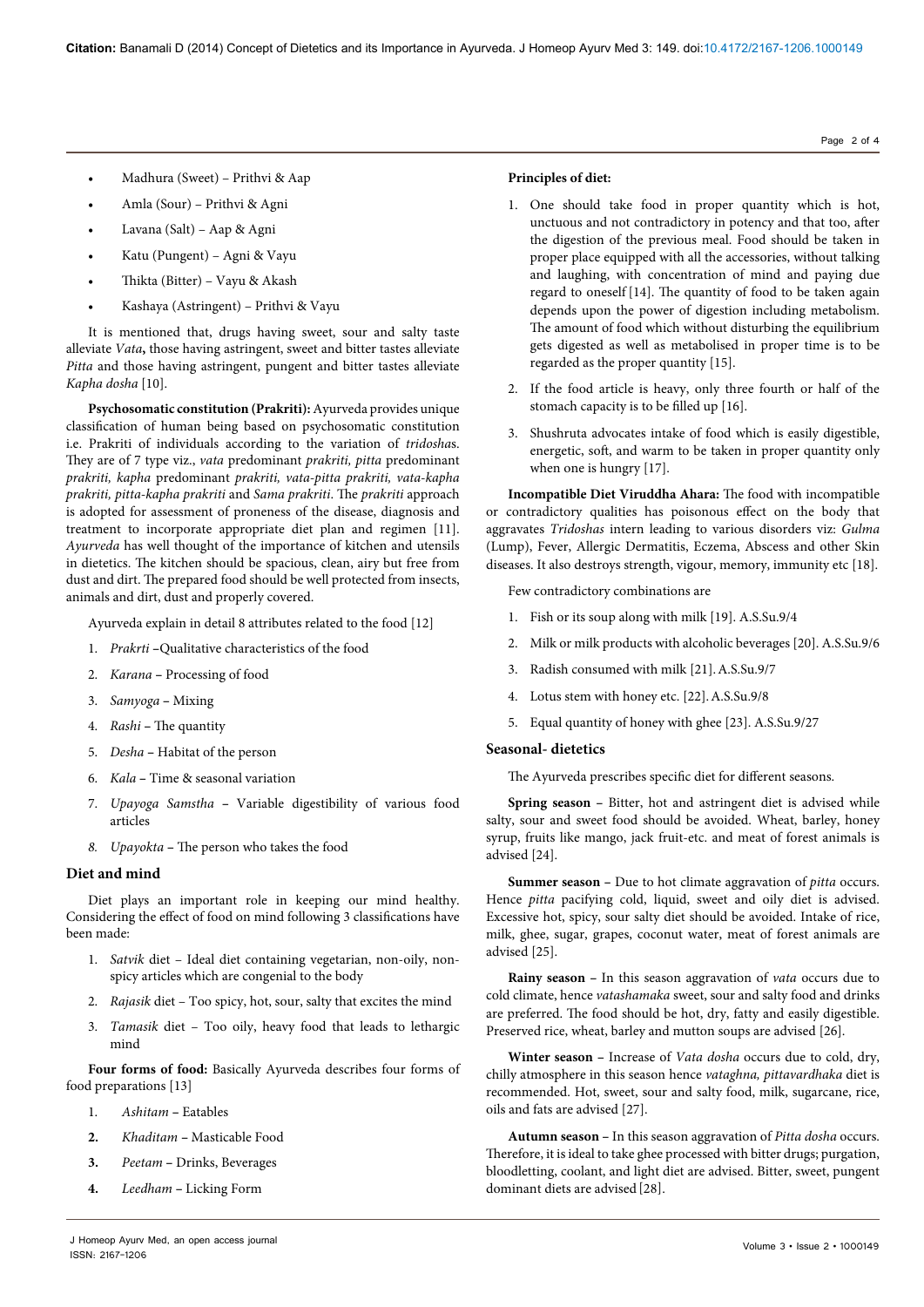# **Rules of eating**

**Do's** [29]**:**

- The food should be tasty, warm, qualitative, unctuous, and easily digestible.
- It should be eaten neither too fast nor too slow.
- The food should be eaten only when hungry, after the last meal has been digested.
- Should include all the tastes namely sweet, salt, sour, pungent, bitter and astringent in daily diet.
- Should eat food which is nourishing and suitable to particular constitution, mental and emotional temperament.
- It is best to focus on food while eating.
- One should eat in comfortably sitting posture.
- Food should be eaten in pleasant surroundings with utensils and preparation of individual's choice.

## **Don'ts** [29]:

- The food should not be contrary to each other in action, e.g. – fish and milk together, radish and milk together, honey and ghee in equal quantity.
- Eating should not be in a hurry.
- It should not be very slow either.
- Should not eat when emotionally upset.
- Too much use of any of 6 tastes namely sweet, salt, sour, pungent, bitter and astringent is not conducive for health.

## **Disease specific diet**

#### **Diabetes Mellitus** *(Madhumeha)* [30]

- Seeds of barley, wheat, beans like green gram, fenugreek, horse -gram etc.
- Fruits of bitter gourd and other varieties of gourd, green leafy vegetables like fenugreek, coriander.
- Black berry, *amla* (Indian goose berry) and other sour fruits.

Use of *triphala* is useful.

## **Rheumatoid Arthritis** *(Amavata)* [31]

- 1. Red variety of rice, barley, horse & green gram
- 2. Garlic, ginger, leave of ladyfinger, black pepper
- 3. Leaf and fruit of patola (a variety of cucumbar)
- 4. Warm water and light diet are beneficial in this condition

#### **Jaundice (Kamala)** [32]

- 1. Red variety of rice, wheat, barley, green gram, beans
- 2. Banana, pomegranate, black berry, garlic
- 3. Sugarcane juice, buttermilk, radish, Indian goose berry

#### **Cardiac Disorders and Obesity** *(Hridroga & Sthoulya)* [33]

1. Lekhanadravyas (trimming articles) like barley, red variety of rice, green gram, puffed corn

- 2. Fruits like banana, white gourd, mango, pomegranate, raisin, citrus fruits
- 3. Garlic, onion, dry ginger
- 4. Butter milk, honey, jaggery, meat soup etc

#### **Acid Peptic Diseases** *(Amla Pitta)* [34]

- 1. Milk diet.
- 2. Indian goose berry, Pomegranate, resin, papaya etc.
- 3. Cereals like red variety of old rice, wheat, barley, green gram etc.
- 4. Small and frequent meals are preferable.

## **Diet for elderly**

The nutritional needs of the elderly are very different from those of young adults. As one grows older, the body's metabolic rate shows down and the activity levels decrease. Therefore, the elderly require less energy and correspondingly smaller quantities of food. However, even though the elderly need less energy, they need the same amount of or even more of vitamins and minerals than they needed as adults.

With ageing the pleasure of eating diminishes. This occurs because of a decrease in the sensitivity of the taste buds. The taste of food appears bland. Older persons often tend to add additional salt or sugar to their food as they are not able to perceive tastes like sweet or salty as younger persons.

As people age, there also tends to be an increase in the presence and number of chronic conditions such as hypertension, heart disease, diabetes, cancer, osteoporosis and dementia. These further compromise the quality of life in old age. Thus, a nutritious, well planned diet will help to delay the age related decline in body functions as well as the onset on chronic degenerative disease like diabetes, heart disease and hypertension and help to maintain good health in old age.

**Dietary Guidelines for elderly:** Include three food groups in every meal. All foods can be classified into three groups depending on their major functions i.e. energy providing food, body building food and protective foods. To ensure a nutritious diet, include one or more foods from each of the three food groups in every meal.

- Energy giving foods are mainly food containing carbohydrates and fats. Complex carbohydrates found in whole cereals, whole pulses, starchy vegetables and fruits like sweet potato, banana should be preferred to simple carbohydrate sources like sugar and honey .Sources of fat include vegetable oils, ghee and butter, While a moderate consumption of fat or oil is desirable, avoid excessive use in food preparations.
- Body building foods are protein rich foods like pulses, animal foods (eggs, chicken and fish), milk and milk products. They are the building blocks of muscles, organs and tissues and also help to repair worn out tissues. They help to prevent frailty and strengthen our immunity and therefore continue to be needed in old age too.
- Protective foods are rich in minerals and vitamin .They protects the body from infections and strengthens the immune system. These foods help to prevent deficiencies lie anemia and prevent/delay the onset of chronic degenerative disease. Generally fruits and vegetables are rich in such protective nutrients and antioxidants.